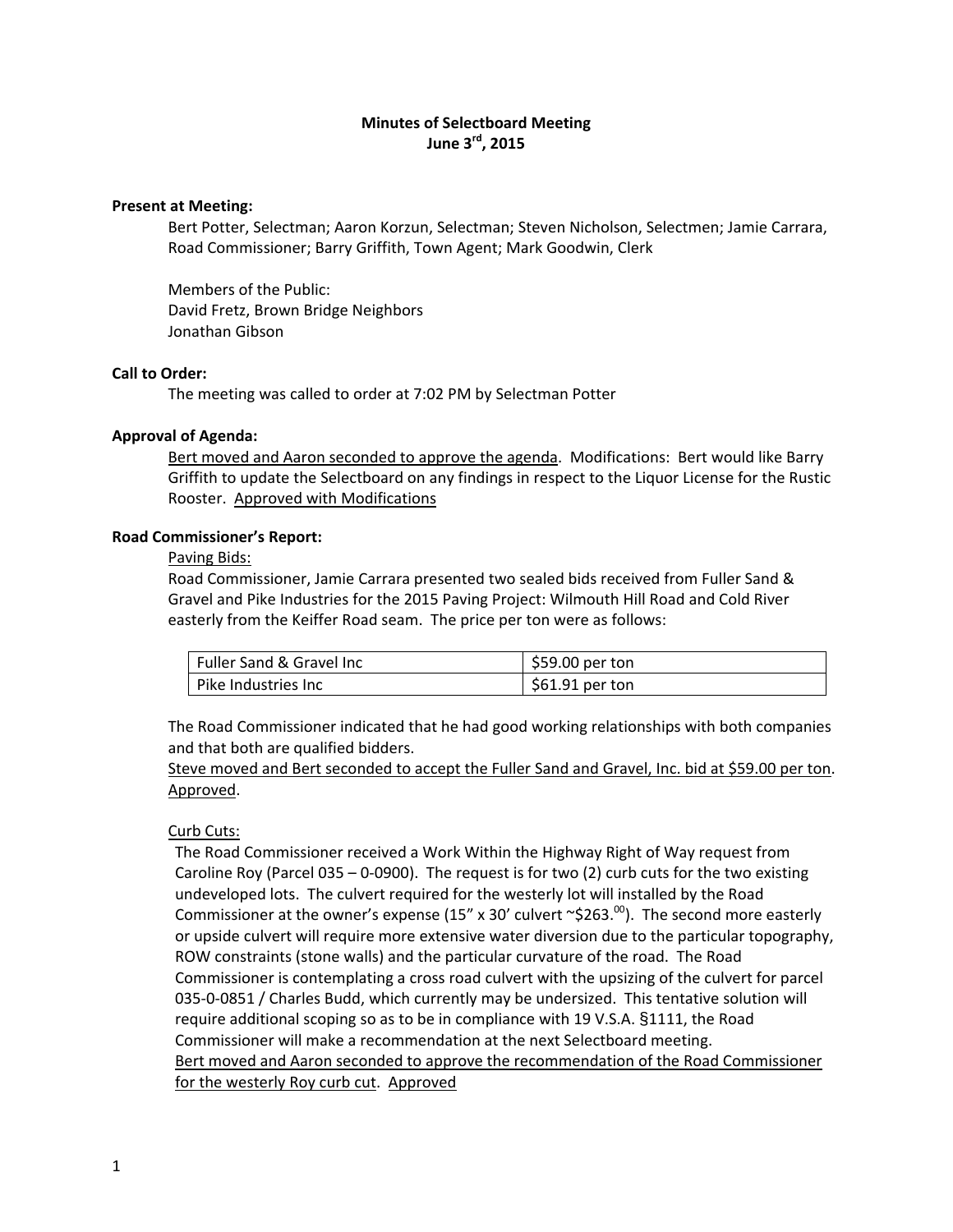#### Grader Bids / Alternate Project:

Jamie indicates that the paperwork for the Clement Shelter Alternate Project is currently under review at the FEMA Regional Office in Boston. The Road Commissioner exhibited "specification" sheets to members of the Selectboard so that they are familiar with what Jamie was approved to have available for later FEMA audit inquiries in respect to the due diligence of obtaining fair and reasonable pricing for the procured Town equipment. Jamie also articulated his rational for favoring Caterpillar equipment in so far as the specified equipment is utilizing better design features for ease of use and visibility.

#### Repeater Upgrade:

Jamie indicated that he is in the process of contacting CVC Paging (Steve Suker) for repeater upgrade clarification and associated quotes.

Executive Session**:** Bert moved and Steven seconded to go into Executive session to discuss personnel matters at 7:30 PM.

The Selectboard returned from Executive Session at 7:40 PM.

Bert moved and Aaron seconded to authorize the Road Commissioner to proceed with hiring a new Road Crew member for a commencement date of August 3<sup>rd</sup>, 2015. Approved

### **Old Rte. 103 Casella MOU:**

Barry presented a previous circulated draft of a Memorandum of Understanding between the Town and Casella Construction in regards to utilizing the old Rte. 103 off Lincoln Hill Road as a staging area while the VT DOT Shrewsbury BRO 1443(44) project is underway. Bert moved and Steven seconded to approve the MOU as presented by the Town Agent. Discussion: David Fretz inquired as to any associated Certificate of Insurance included by Casella in the execution of the MOU. It was ascertained that there was none. Upon request from the Selectboard, Barry will include that as a requirement and re‐draft the MOU for review prior to sending to Casella. Bert consequently withdrew his motion.

## **Rustic Rooster; Selling Spirituous Liquors:**

After some examining of convoluted documentation in the Town Records, the research that Barry presented indicated that the vote taken at a 1978 Annual Town Meeting in regards to votes on the granting of both Malt and Vinous and Spirituous Liquor licenses is inconclusive. It was determined that the outcome of the vote was not officially recorded. This would mean that based on the 1969 vote on the same articles that outcome of the 1969 vote is still in effect: yes to the granting of Malt and Vinous licenses, no to Spirituous liquors being sold in the Town. A petition was received late Wednesday afternoon requesting a Special Election to vote on the question of granting Spirituous Liquor Licenses. The petition has not been examined and validated as of this meeting.

# **UCRR Slide:**

No new information from Otter Creek Engineering or VT DEMHS / FEMA has been forthcoming. David Fretz inquired as who Mary Andes reports to at VT DEMHS in so far as her demonstrated lack of follow up on this particular project, in Mr. Fretz's opinion, has set the project back considerably. David suggests that her supervisor be alerted to this lack of communication with OCE and the Town as well as lack of progress on the project. Steven volunteered to research the Vermont DEMHS organizational responsibilities for this particular project.(*Corrected at the June 11, 2015 Special Meeting*: Steven volunteered to ask Carl Crawford and Mary Andes to attend the June 17, 2015 Selectboard Meeting).